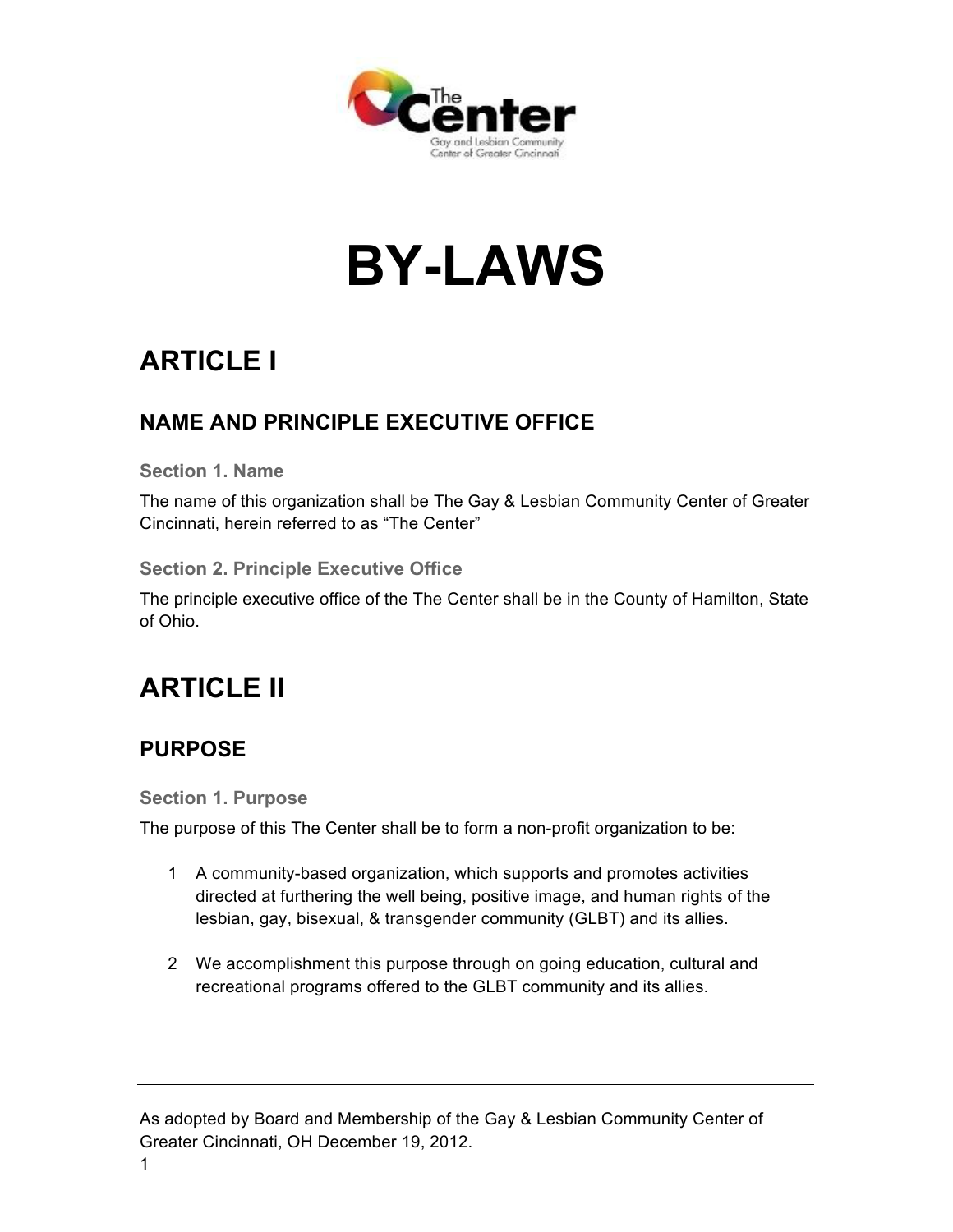

- 3 We support this purpose serving as a one-source point of contact for printed and electronic resources and referrals to organizations that serve, support and otherwise assist GLBT people and their allies.
- 4 Create a safe place for members of the GLBT community and allies for meetings and organizational activities through renting, owning or leasing suitable real estate, buildings and other personal property which is deemed necessary for this purpose. This organization may enter into, make, perform and carry out contracts of any kind, for the lawful purpose without limit to amount to support this purpose.

# **ARTICLE III**

### **DEDICATION OF ASSETS**

#### **Section 1. Dedication of Assets**

Upon the dissolution of the organization the officers shall, after paying or making provisions for the payment of all the liabilities of the organization, dispose of all the assets if the organization exclusively for the purpose of the organization in such a manner, or to such organizations organized and operated exclusively for charitable, educational, religious or scientific purposes as shall at the time qualify as an exempt organization or organizations under section 501(c)3 of the Internal Revenue Code of 1954 (or the corresponding provision of any future United States Internal Revenue law), as the officers shall determine. The Court of Common Pleas shall dispose of such assets not disposed of Pleas of the County in which the principle office of the organization or organizations as said Court should determine, which are organized and operated exclusively for such purpose.

# **ARTICLE IV**

### **BOARD OF DIRECTORS**

#### **Section 1. Corporate Powers**

The corporate powers shall be vested in a Board of Directors, which shall manage the affairs of the The Center.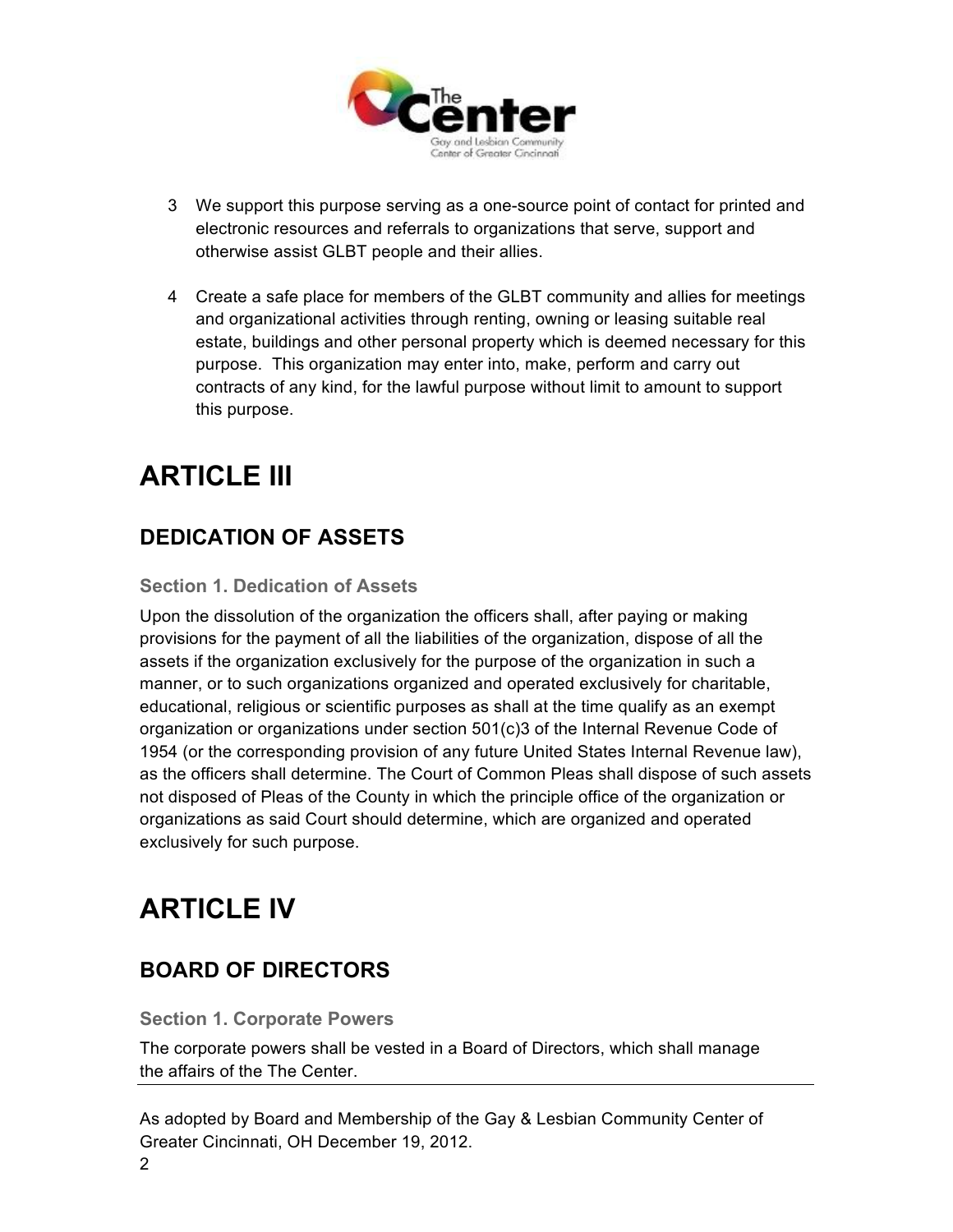

#### **Section 2. Qualifications of Directors**

Directors [1] must have served as a volunteer for at least six (6) months at The Center and [2] be uniquely qualified as determined by the Nominating Committee. If appointed to fill an unexpired term, the individual must meet both requirements #1 and #2 as stated above. No employee of the The Center shall serve as a Director.

#### **Section 3. Number and Quorum of Directors**

The number of Directors of the The Center shall be nine (9). All Directors will be voted upon by the sitting Board of Directors upon nomination by the Nominating Committee. A quorum at a meeting of the Board of Directors shall be more than fifty (50) percent of the number of Directors currently serving terms. Any seats made vacant through term expiration, resignation or removal will not be counted to determine a quorum.

#### **Section 4. Nominating Committee**

The Nominating Committee shall consist of at least two members of the executive committee and at least one other Board Member. The Nominating Committee shall be appointed by the Board members who are not standing for election at the year-end annual meeting.

#### **Section 5. Election and Tenure of Directors**

Persons considered for the Board of Directors shall be presented to the Board of Directors by the Nominating Committee one month prior to the December regular board meeting and shall be voted on at the December meeting by the sitting Board of Directors. All new candidates for the board must submit the appropriate forms as directed by the nominating committee. Directors shall assume office at the next regularly scheduled Board Meeting. Directors shall hold office for two (2) year terms, and the terms shall be staggered so that approximately one-half of the terms expire each year. No nominations shall be accepted from the floor at the December board of directors meeting.

#### **Section 6. Vacancies in the Board of Directors**

- 1 Any vacancy in the Board of Directors resulting from an decrease in the number of Directors or from removal shall be filled by appointment by the Directors at a regular or special Board meeting at which the vacancy is caused to occur, so long as the qualifications are consistent with Article IV, Section 2.
- 2 Any vacancy in the Board of Directors resulting from resignation, incapacity,death or any other cause not specified shall be filled by vote of the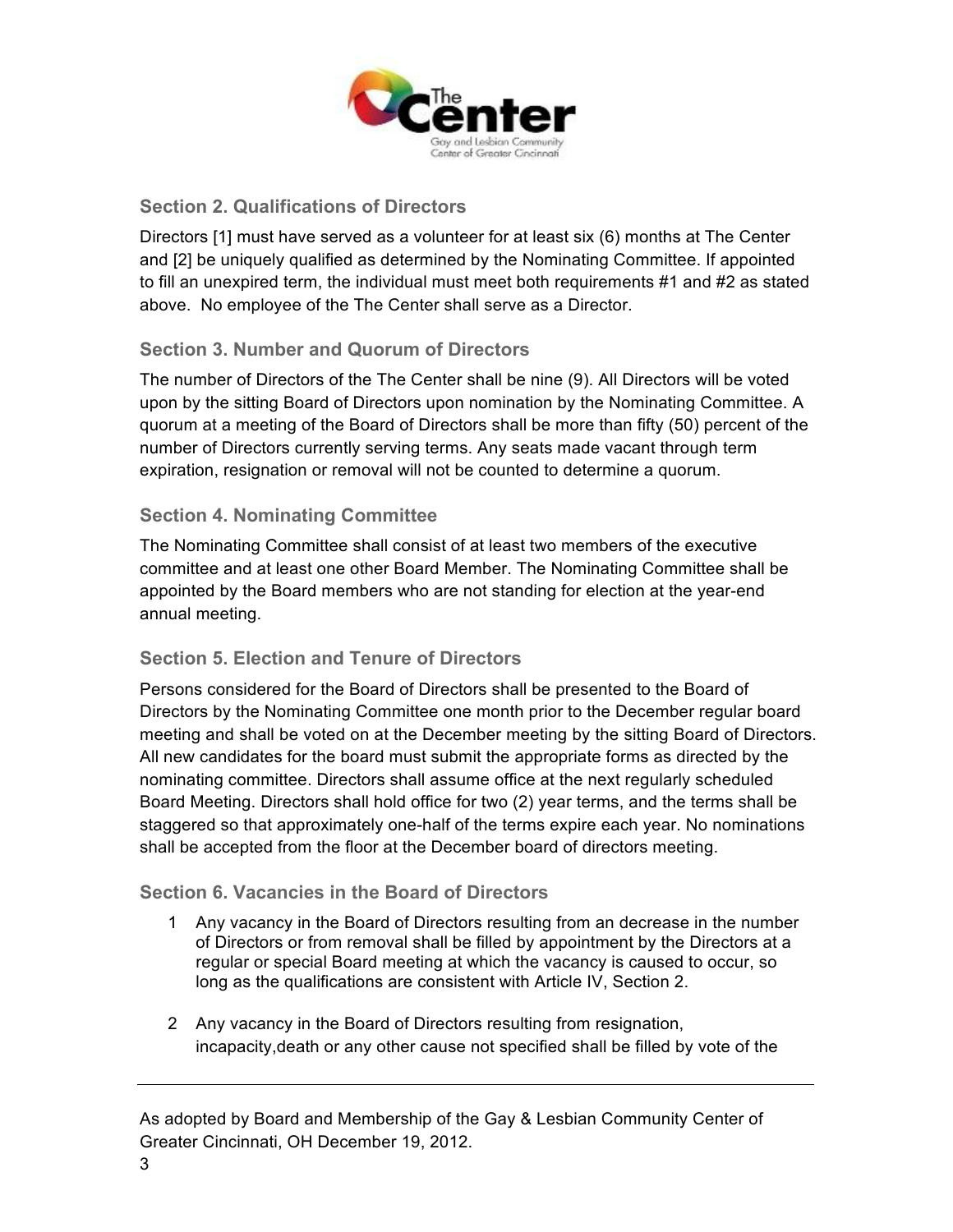

remaining Directors. Such appointee shall serve the remainder of the expired term unless otherwise directed by the Board.

- 3 A Board of Directors position may be declared vacant by a simple majority vote of the remaining Directors if a Director is absent at three (3) regularly scheduled board meetings during a calendar year.
- 4 In the event of cause, which prevents confirmation of a resignation, the Board shall have the power to immediately declare that position vacant.

#### **Section 7. Removal of Directors**

- 1 Removal By Board: Any Director may be removed from the Board for cause by a simple majority vote of the Board of Directors.
	- a The removal process begins with a motion to serve Notice with cause to the subject of the removal. This motion must be submitted in writing or electronic notification and passed at a regular, special Board meeting, or by electronic vote.
	- b The Director who is to be the subject of removal is allowed to be present and allowed to speak to the cause at a regular or special Board meeting. The Removal Motion will then be subject to a vote.
	- c Causes for removal may include, but are not restricted to, financial irregularities, failure to carry out the duties of the office, misfeasance or malfeasance.

#### **Section 8. Meetings**

- 1 The Board of Directors shall hold at least one (1) regular meeting per month, or more if deemed necessary.
- 2 A special meeting may be called by the President, or upon request of at least three (3) Directors addressed to the President or Secretary. Such meetings shall be held within fifteen (15) days of said request. All Directors shall be given reasonable notice of special meetings, by mail or electronic notification.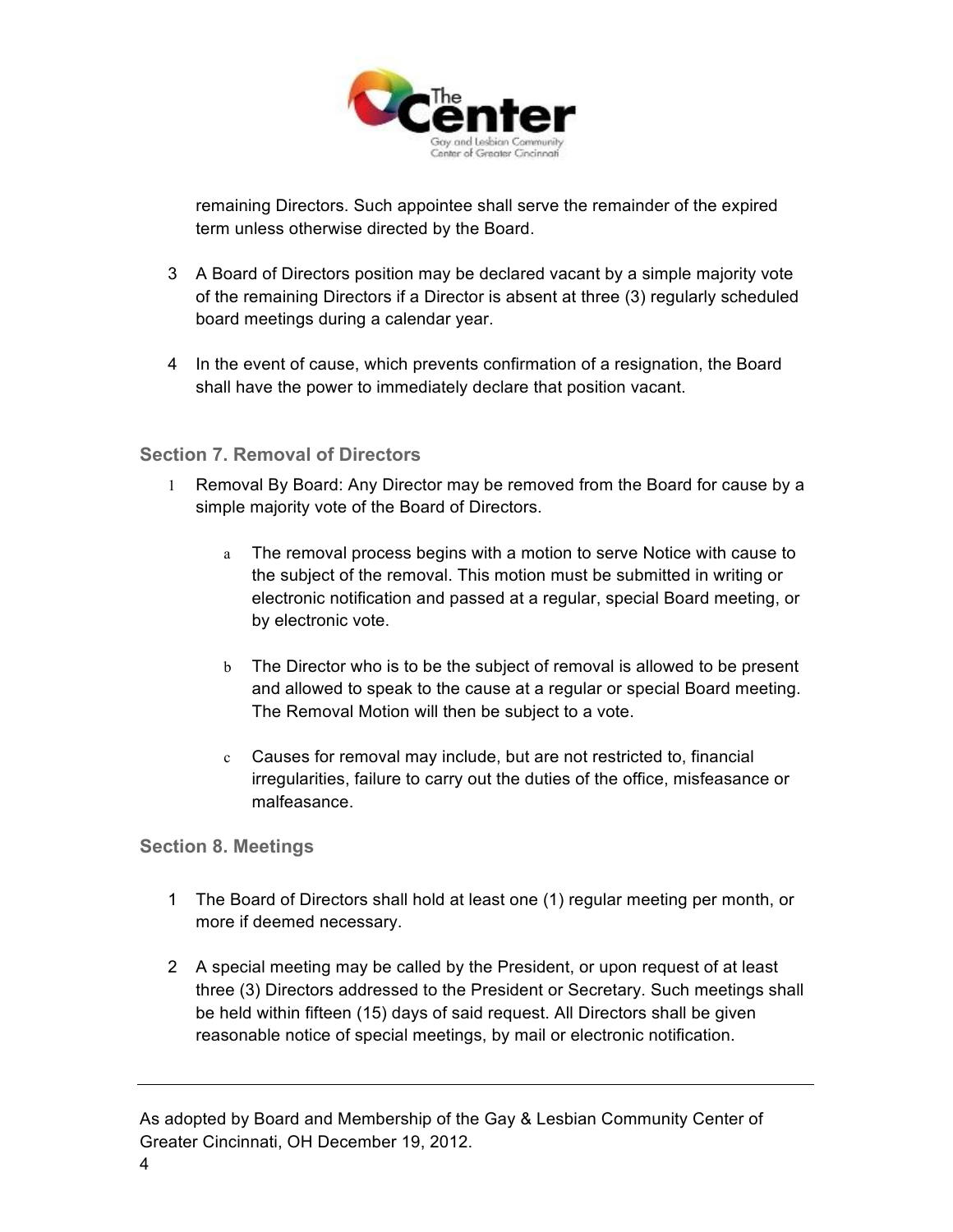

3 The Board of Directors meeting shall be open meeting except for executive sessions.

#### **Section 9. Decision Making Policy**

The basic decision making policy if of the Board of Directors shall be to achieve consensus whenever possible. Only Directors may make motions or vote at Board meetings. Formal action by the Board of Directors must be by majority vote in all cases, unless specified otherwise in the By-laws. The Board may adopt such rules and procedures as it deems appropriate which are not in conflict with the law or By-laws of the The Center.

#### **Section 10. Powers and Duties of the Board of Directors**

- 1 To conduct, manage and control the affairs and business of the Community Center and its properties, and to make such rules and regulations therefore, not inconsistent with the law, the Articles of Incorporation or the By-laws, as they may deem necessary.
- 2 To select and remove officers, agents and employees of the The Center,as herein provided; to prescribe such powers and duties for them as may not be inconsistent with the law, the Articles of Incorporation or the By-laws, and to fix their compensation.
- 3 To provide for a review of the books and record of the Treasurer and Secretary at least once annually, by someone other than a member of the Board of Directors.
- 4 To formulate and promulgate policies and guidelines for the conduct of the affairs of the The Center.
- 5 To facilitate, support and where deemed necessary, supervise and assist in maintaining pursuit of the aims and purposes of the The Center.

#### **Section 11. Committees**

The Board of Directors shall have the power to establish and to dissolve standing and special committees for the advancement of the purposes of the Community Center.

#### **Section 12. Voting by Proxy**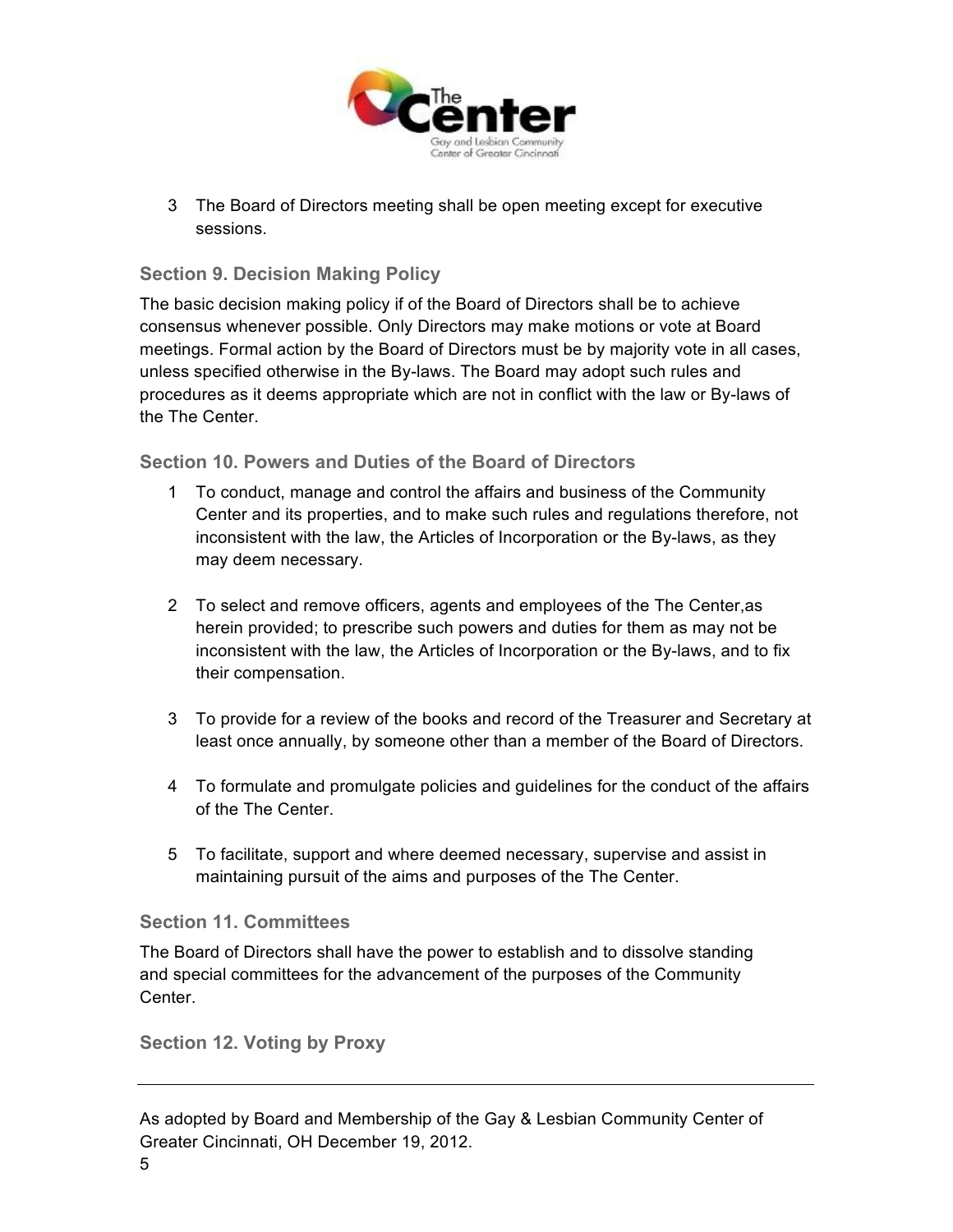

- 1 Directors may assign another Director to serve as Blanket Proxy for a single meeting (with the exception of the President who can neither assign to nor accept from another Director a Proxy vote). Proxies must be presented in writing or electronic notification with the appropriate meeting date to the president or Secretary prior to the meeting being Called to Order and are valid for all votes on that meeting date only.
- 2 Single-Issue Proxies may also be issued in writing or electronic notification with the subject of that issue clearly defined in the Proxy.
- 3 Blanket proxies will be counted as part of the Quorum required to convene a meeting. Single-Issue Proxies will not be counted as part of that Quorum; except for the single-issue being discussed.

#### **Section 13. Waiver of Notice, Consent to Meeting or Approval of Minutes**

The business of any meeting of the Board of Directors, however called and noticed, or whenever held, shall be valid as though transacted at a meeting duly held upon notice, if a quorum is present and if, either before or after the meeting each of the Directors not present signs a written waiver of notice or a consent to holding such meetings or an approval of the minutes thereof. All such waivers, consents and approvals shall be filled with the minutes of the proceedings of the Board of Directors.

#### **Section 14. Action by Written Consent**

Any action required or permitted to be taken by the Board of Directors may be taken without a meeting if all of the Board of Directors shall individually or collectively consent in writing or electronic notification prior or such action. Such written consent or consents shall be filled with the minutes of the proceeding of the Board of Directors. Such action by written consent shall have the same force and effect as though voted upon by a majority of the Directors at a regular or special meeting of the Board. This section shall not authorize any committee of the Board of Directors to take any action by written consent without a meeting or without electronic notification and a majority vote by the Board of Directors.

## **ARTICLE V**

### **OFFICERS OF THE BOARD**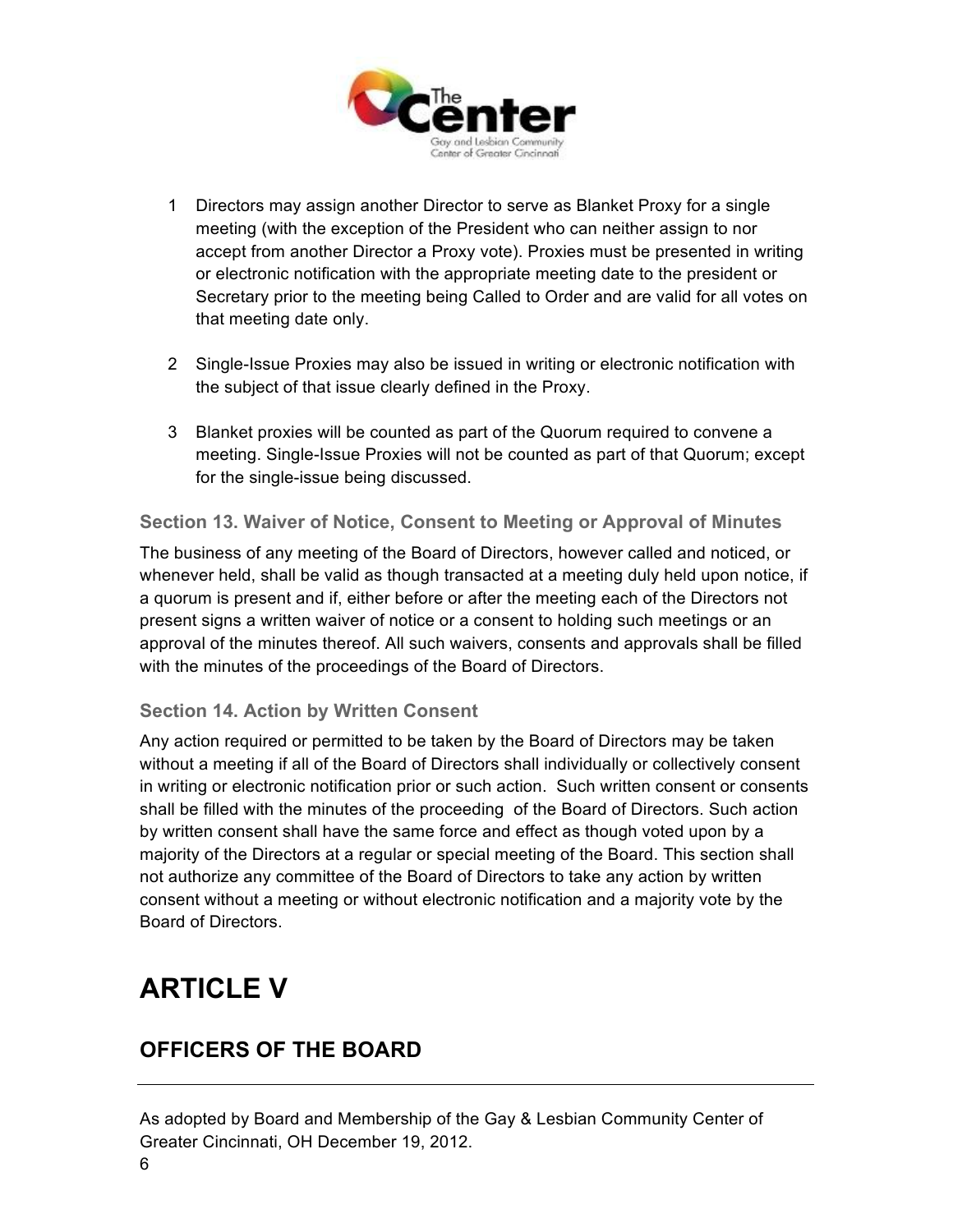

#### **Section 1. Officers**

The Officers of the Board of Directors and of the The Center shall be a President, Vice President, Secretary, and Treasurer. These officers will comprise the executive committee.

#### **Section 2. Election and Tenure of Officers**

The Directors shall elect officers of the Board of Directors by secret ballot at the December Board of Directors meeting following the election of the new Board of Directors. They shall assume their duties at the next regular meeting in January of the following year and serve for one (1) year.

#### **Section 4. Duties of Officers**

- 1 President:
	- a The President shall have general executive supervision of the business of the The Center, implementing the directives of the Board of Directors and exercising the powers delegated by the Board.
	- b The president shall represent the Center in all public matters unless such Person delegates a representative.
- 2 Vice President:
	- a The Vice President shall assist the President and Board of Directors in carrying out such executive and/or supervisory duties as are delegated by the President or the Board of Directors.
	- b In the event of the President's death, or other such emergency, the Vice President shall serve as President pro-term until a new president is elected by the Board of Directors.
- 3 Secretary:
	- a The Secretary shall keep a full and accurate record of all proceeding of the board of Directors,
	- b The Secretary shall keep files of all reports of the officers and committees of the The Center,
	- c and shall keep a file of the Articles of Incorporation and the By-laws with all amendments duly recorded to be kept on hand at all Board meetings.
	- d The Secretary shall establish and keep any other file records deemed necessary by the Board of Directors.
	- e The Secretary shall furnish committees with any corporate documents needed for the performance of their duties.